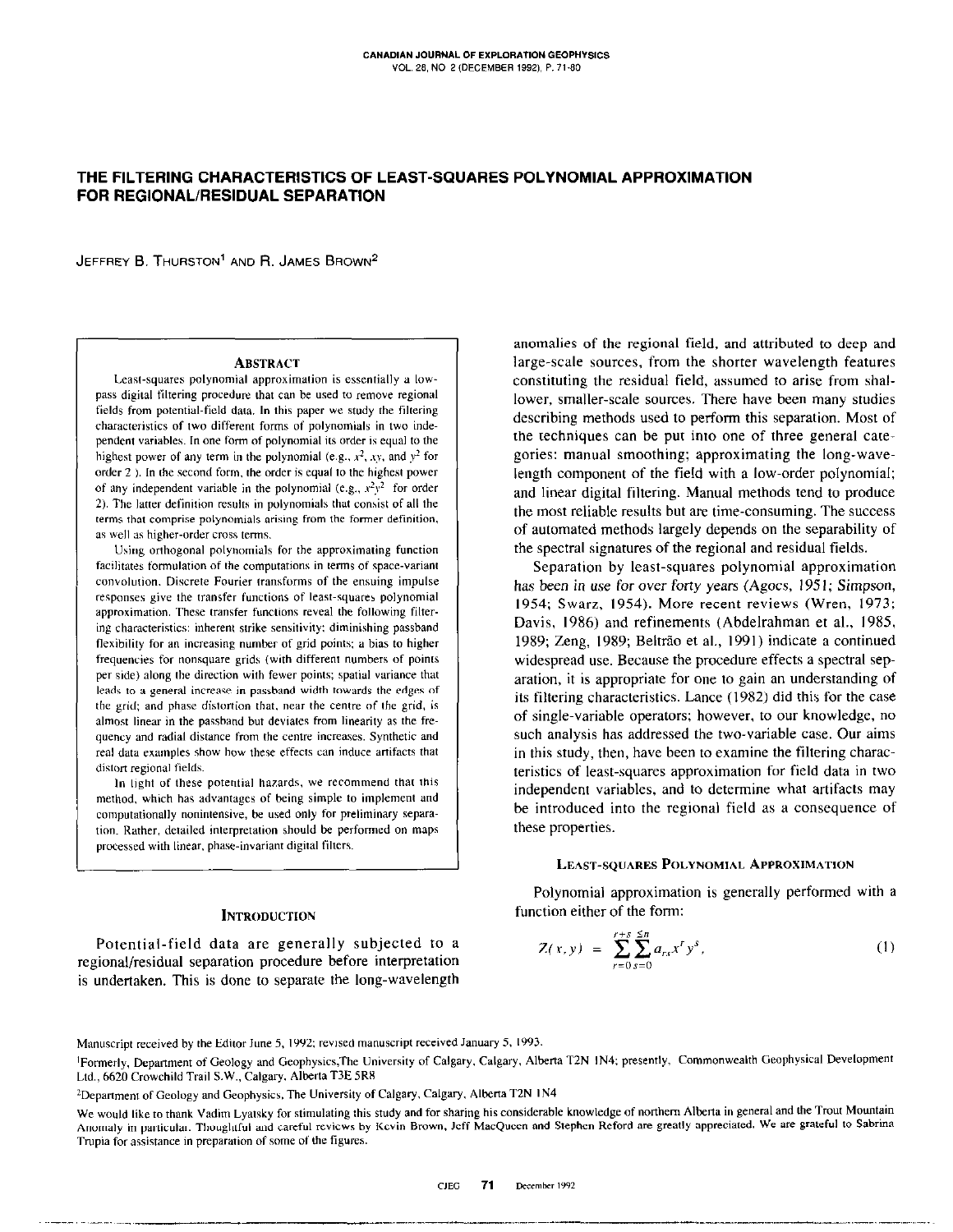or of the form:

$$
Z(x, y) = \sum_{r=0}^{n} \sum_{s=0}^{n} a_{rs} x^{r} y^{s}.
$$
 (2)

The difference between the two is demonstrated by Table I. Based on the shapes of these arrays of polynomial elements as they appear in Table I. these will be referred to as the triangular and square forms of these polynomials. For either form, the order of the polynomial is said to be  $n$ . The spacedomain representation provides no evidence regarding the differences that are important for regional/residual separation; however, these will become clear in the course of the forthcoming wavenumber-domain analysis. Because the following derivations apply equally to both types, the upper limits of summation have been omitted for the sake of generality.

### The method of nonorthogonal polynomials

The use of nonorthogonal polynomials for least-squares approximation of potential-field data is well known (Agocs, 1951; Fajklewicz, 1959; Abdelrahman et al., 1985). Further, a detailed summary has been given by Davis (1986); hence only a cursory discussion is presented here.

It is assumed that the data, denoted  $z(x_i, y_i)$ , have been sampled on a rectangular grid with spatial dimension  $(m-1)$  $\Delta x$  by  $(p-1)\Delta y$  where  $\Delta x$  and  $\Delta y$  are the grid intervals in the x and y directions. If  $Z(x, y)$  represents the polynomial that best fits the data, then it has the form of equation (I) or (2). The coefficients  $a_{rs}$  can be determined by minimization of the mean square error, E, of the best-fit polynomial,  $Z(x, y)$ , relative to the observed data  $z(x, y)$ :

$$
E = \sum_{t=1}^{m} \sum_{u=1}^{p} \left\{ Z(x_t, y_u) - z(x_t, y_u) \right\}^2.
$$
 (3)

Setting the  $(n+1)(n+2)/2$  partial derivatives equal to 0, for the triangular polynomials [equation (1)], or the  $(n+1)^2$  partial



Table 1. Terms contained in the two types of approximating polynomials for  $n = 4$ . The triangular form [equation (1)] contains the terms that are above the dashed line, whereas the square form [equation (2)] contains all the terms in Table 1 (after Hayes, 1970).

derivatives equal to 0, for the square polynomials [equation (2)], invokes the least-squares condition:

$$
\frac{\partial E}{\partial a_{rs}} = 0.
$$
 (4)

for all  $r+s = 0, 1, 2, ...$  or for  $r = 0, 1, 2, ...$  and  $s = 0, 1, 2, ...$ ...*n*. This generates either a system of  $(n+1)(n+2)/2$  or  $(n+1)^2$ normal equations that can be used to solve for the unknown coefficients of equations (I) or (2), respectively. The regional field is then given by  $Z(x_i, y_i)$  and the residual by  $z(x_i, y_j) - Z(x_i, y_j)$ .

# The method of orthogonal polynomials

The method of nonorthogonal polynomials suffers from numerical instability due to the necessity of inverting a Hilbert matrix (Lapidus, 1962, p. 329). This leads to:  $(1)$  a loss of accuracy due to rounding errors and (2) computationally intensive algorithms. The preferred approach is to use orthogonal polynomials to avoid these complications. Of added importance for this study is the fact that orthogonal polynomials allow least-squares polynomial-separation calculations to be formulated as two-dimensional convolution. thus permitting wavenumber-domain analysis of the procedure. An excellent review of the use of orthogonal polynomials in approximating data in two independent variables is given by Hayes (1970). This review is summarized below, followed by a demonstration that the method is indeed equivalent to convolution.

It is possible to rewrite equations (I) and (2) in terms of the polynomials of two variables,  $P_{r,s}(x, y)$  that correspond to the terms  $x^r y^s$  in equations (1) and (2) and which are orthogonal over the domain of the data. If  $P_{ab}(x, y)$  and  $P_{cd}(x, y)$  are orthogonal to one another, then,

$$
\sum_{t=1}^{m} \sum_{u=1}^{p} P_{a,b}(x_t, y_u) P_{c,d}(x_t, y_u) = 0
$$
 (5)

for  $a+b \neq c+d$ , where the summation limits have the same meaning as before.

Because the data are arranged on a regular rectangular grid, orthogonal polynomials in two independent variables are equivalent to the product of two single-variable orthogonal polynomials. That is, Hayes (1970) has shown,

$$
P_{r,s}(x,y) = P_r(x)Q_s(y)
$$
 (6)

for  $r+s\leq n$ , or  $r, s\leq n$ , where  $P_r(x)$  and  $Q_s(y)$  are both sets of orthogonal polynomials of a single variable. From a practical standpoint this is important because several algorithms have been developed for rapid generation of orthogonal polynomials in one variable. An efficient method for doing this is the recursive relationship of Forsythe (1957), by which:

$$
P_{-1}(x) = 0,
$$
  
\n
$$
P_0(x) = 1
$$
 (7)

and

$$
P_{r+1}(x) = 2(x-\alpha_{r+1})P_r(x) - \beta_r P_{r-1}(x),
$$
  
where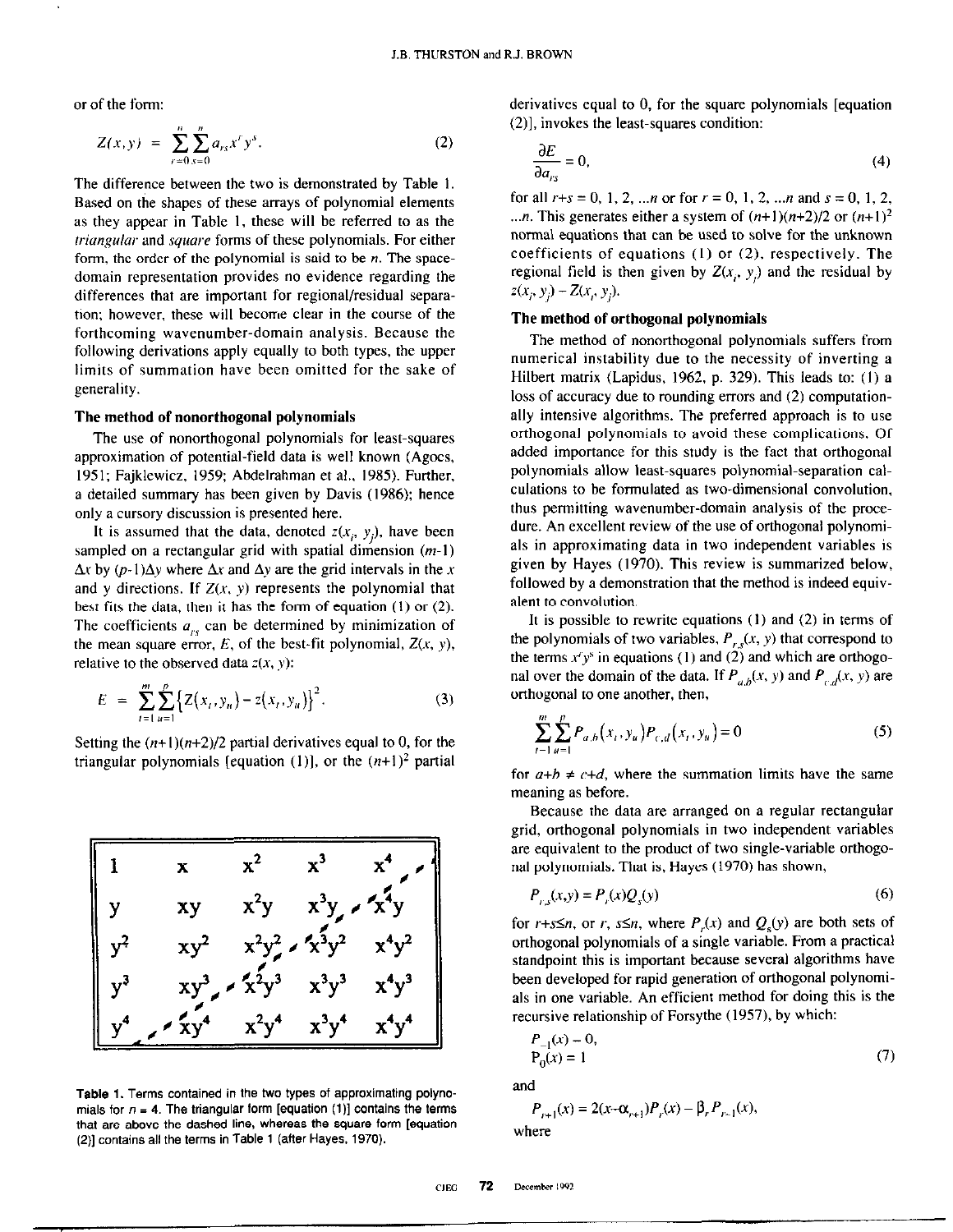$$
\alpha_{r+1} = \frac{\sum_{t=1}^{m} x_t P_r^2(x_t)}{\sum_{t=1}^{m} P_r^2(x_t)}
$$
(8)

and

$$
\beta_r = \frac{\sum_{t=1}^{m} P_r^2(x_t)}{\sum_{t=1}^{m} P_{r-1}^2(x_t)},
$$
\n(9)

and similarily for  $Q<sub>c</sub>(y)$ .

Then the best-fit polynomial [equations  $(1)$  and  $(2)$ ] can be rewritten as:

$$
Z(x, y) = \sum_{r} \sum_{s} c_{rs} P_r(x) Q_s(y), \qquad (10)
$$

where the least-squares solution is given as:

$$
C_{rs} = \frac{\sum_{t=1}^{m} \sum_{u=1}^{p} z(x_t, y_u) P_r(x_t) Q_s(y_u)}{\sum_{t=1}^{m} \sum_{u=1}^{p} P_r^2(x_t) Q_s^2(y_u)}.
$$
 (11)

Substituting equation  $(11)$  into equation  $(10)$  and rearranging the order of summation gives:

$$
Z(x, y) = \sum_{i=1}^{m} \sum_{u=1}^{p} \sum_{r} \sum_{s} \frac{P_r(x)Q_s(y)z(x_r, y_u)P_r(x_r)Q_s(y_u)}{\sum_{i=1}^{m} \sum_{u=1}^{p} P_r^2(x_r)Q_s^2(y_u)}.
$$
 (12)

Evaluating equation (12) at  $x = x_i$  and  $y = y_i$  gives an expression for the best-fit polynomial at each grid point given by  $(x, y)$ . This function represents the long-wavelength, or regional, component:

$$
Z_{reg}(x_i, y_j) = \sum_{t=-\infty}^{\infty} \sum_{u=-\infty}^{\infty} b_{iu} z(x_{i-t}, y_{j-u}),
$$
 (13)

where  $b_{\mu}$  is zero, except in the interval  $1 \le t \le m$  and  $1 \le u \le 2$ p. within which:

$$
b_{tu} = \sum_{r} \sum_{s} \frac{P_r(x_i) P_r(x_t) Q_s(y_t) Q_s(y_u)}{\sum_{t=1}^{m} \sum_{u=1}^{n} P_r^2(x_t) Q_s^2(y_u)}.
$$
 (14)

The calculation described by equation  $(13)$  is a two-dimensional convolution, and hence equation (14) gives the expression for the spatially variant impulse response for low-pass filtering via polynomial approximation. Equation (14) is similar to an expression given by Lance (1982).

## WAVENUMBER-DOMAIN RESPONSE OF **LEAST-SQUARES APPROXIMATION**

The objective of the study of the wavenumber-domain response of least-squares approximation is to understand the filtering characteristics of this operation. This is done by computing discrete Fourier transforms of equation (14). which enables examination of amplitude responses, phase responses, passbands and spatial variation.

From equation (14) it can be seen that a unique convolution operator is required for each grid node and that this operator depends both upon the number of data points along each side of the grid and upon the number of terms in the approximating polynomial. Thus, a complete suite of transfer functions is prohibitively large. As a consequence, the forthcoming study focuses on an analysis of the universal characteristics of least-squares polynomial approximation derived from specific, representative examples. A focal point of this analysis is the differences in the filtering properties between the two forms of approximating polynomials. However, because square polynomials contain  $(n/2)(n+1)$  more terms than triangular polynomials of the same order, a comparison of these two is hardly justifiable. However, a triangular polynomial of order 7 and a square polynomial of order 5 both comprise 36 terms. Hence, we use these orders whenever comparisons between the two polynomial types are made.

# Transfer functions

Amplitude spectra for low-pass polynomial approximation filters are shown in Figures I and 2. These correspond to filters that operate on the central grid point of a  $25x25$  grid and seventh-order triangular and fifth-order square polynomials. The central grid point is the only location for which the approximating function does not alter the phase. This can be seen from equation (14), where  $b<sub>m</sub>$  is a real and even function at the centre of the grid (Thurston, 1991). The nonzerophase response of operators corresponding to other grid locations are later discussed in more detail. Further, because the transfer function of the operator corresponding to the centre



Fig. 1. Amplitude response of the least-squares polynomial approximation filter that operates on the centre node of a 25x25 grid, based on a triangular polynomial with  $n = 7$ .

**CJEG** 73 December 1992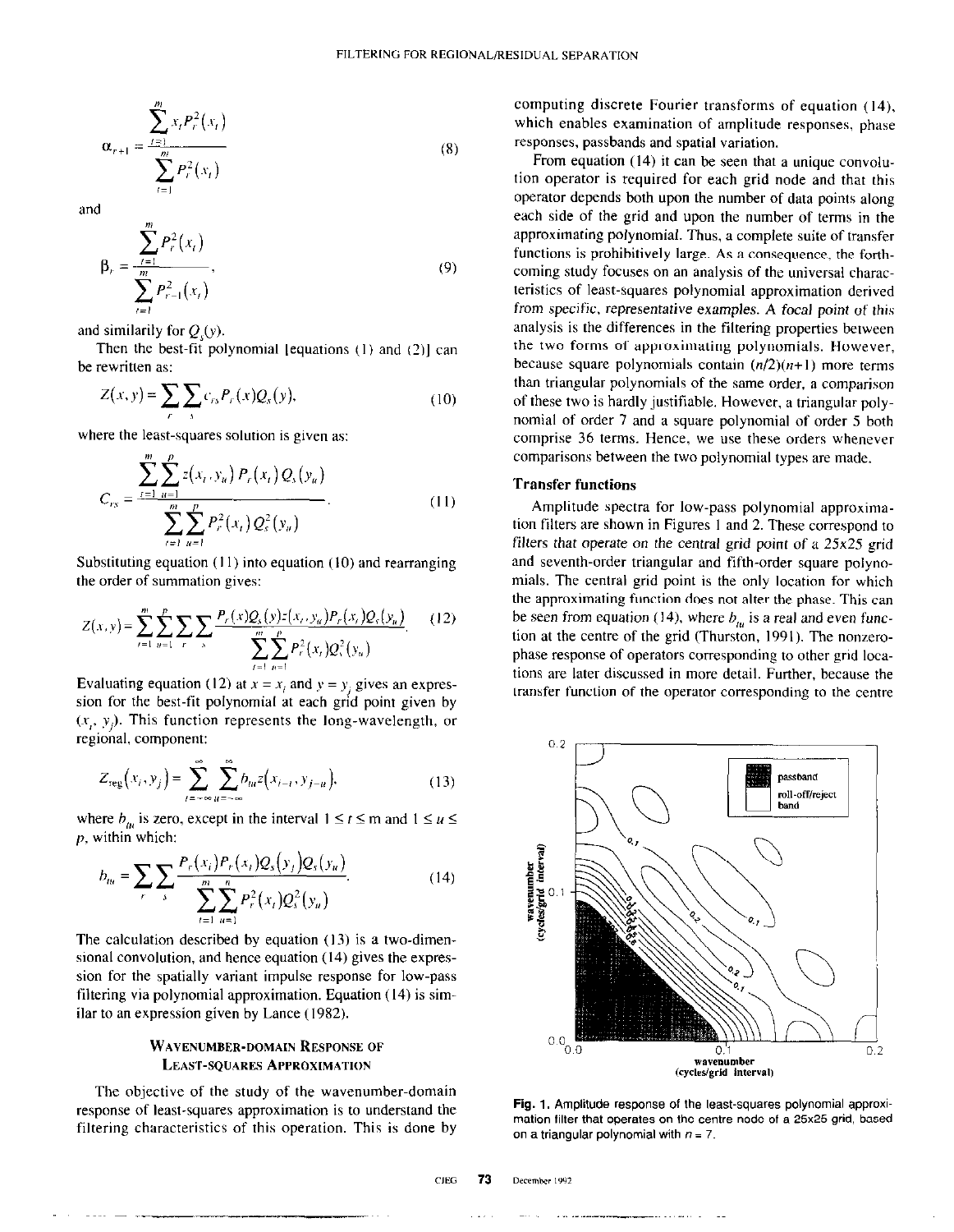

Fig. 2. Same as Figure 1, for a square polynomial with  $n = 5$ .

grid location is real and even, the Fourier transform is real and even. Thus, it is only necessary to show the first quadrant of the amplitude spectra.

Examination of spectra computed using several data-set sizes and polynomial orders indicates that these are representative examples and, thus, illustrate some important features of polynomial approximation. In general, as for approximation in one variable (Wood and Hockens, 1970; Chan and Leong. 1972). least-squares approximation in two variables passes all frequencies. However, the signal is effectively attenuated outside the passband, which here is taken to consist of regions where the amplitude is within 3 dB of the maximum (Meskö. 1984). In addition, there is a gentle decrease in amplitude with increasing wavenumber in the passband. This rate of attenuation increases in the roll-off region and decreases in the reject region. In the reject region there are a number of side lobes of negligible amplitude. Finally, the amplitude responses are symmetric about a line defined by  $k_1 = k_2$ . This is because the grid is square. The consequences of using nonsquare data grids are discussed later.

A detrimental characteristic of these filters is their strike sensitivity. That is, frequencies passed parallel to the axes are not the same as those along other azimuths. In Figure I, the passband is considerably narrower along  $k<sub>v</sub> = k<sub>v</sub>$  than it is along k, or  $k_y = 0$ , while in Figure 2 it is wider along  $k_y = k_y$ . This is important because the Fourier transform preserves signal directivity (Fuller, 1967). Hence the high-frequency content will be reduced in the directions of the coordinate axes as compared to orientations that are oblique to the axes for square polynomials, while the opposite will apply to triangular polynomials.

#### Passband measurements

In order to gain an understanding of the filtering characteristics of polynomial approximation, passbands were measured for centre filters for various sizes of square data sets and polynomial orders. We did this by extracting profiles from discrete two-dimensional Fourier transforms of the impulse responses along specified orientations and detennining the frequency at which the amplitude spectrum is -3 dB relative to the value at zero wavenumber. Discrete Fourier transforms were computed at increments of 0.001 cycles per grid interval, so this method determines the passband to within 0.0005 cycles per grid interval. These measurements. shown in Figure 3, are intended to give estimates of the passbands for a specified grid dimension (i.e.. number of points along the sides of the grid) and polynomial order and to illustrate general trends in the variation of the cut-off wavenumber. It is important to remember that the general features apply to all grid locations; however, the actual values have less and less significance as the distance from the centre of the grid increases. This is illustrated in the forthcoming discussion regarding spatial variation.

We made the measurements by obtaining discrete Fourier transforms along profiles defined by  $k<sub>v</sub> = 0$ , for  $k<sub>v</sub> \ge 0$  (i.e., along the positive  $k_x$  axis), and along  $k_y = k_y$  for  $k_y, k_y \ge 0$ (i.e., at an orientation of  $\pi/4$  radians to the positive k, axis). These directions were chosen in order to better understand the directionel dependence. Because this analysis is for the centre of a square data grid, the transfer functions are real and even, and the results along the  $k<sub>i</sub>$  axis are applicable to orientations parallel to either axis. Likewise, the results along  $k_1 = k_y$  are applicable to azimuths defined by  $\pi/4$  +  $b\pi/2$  ( $b = 1, 2, ...$ ) relative to the k, axis. In addition, it can be shown that both polynomial types have the same amplitude responses along the coordinate axes for a given  $n$  (Thurston, 1991). Hence, on Figure 3 the mensuranents along the axis are the same for both polynomial types.

There are three important insights that can be inferred from Figure 3.



Fig. 3. Passbands for centre filters.

CJEG 74 December 1992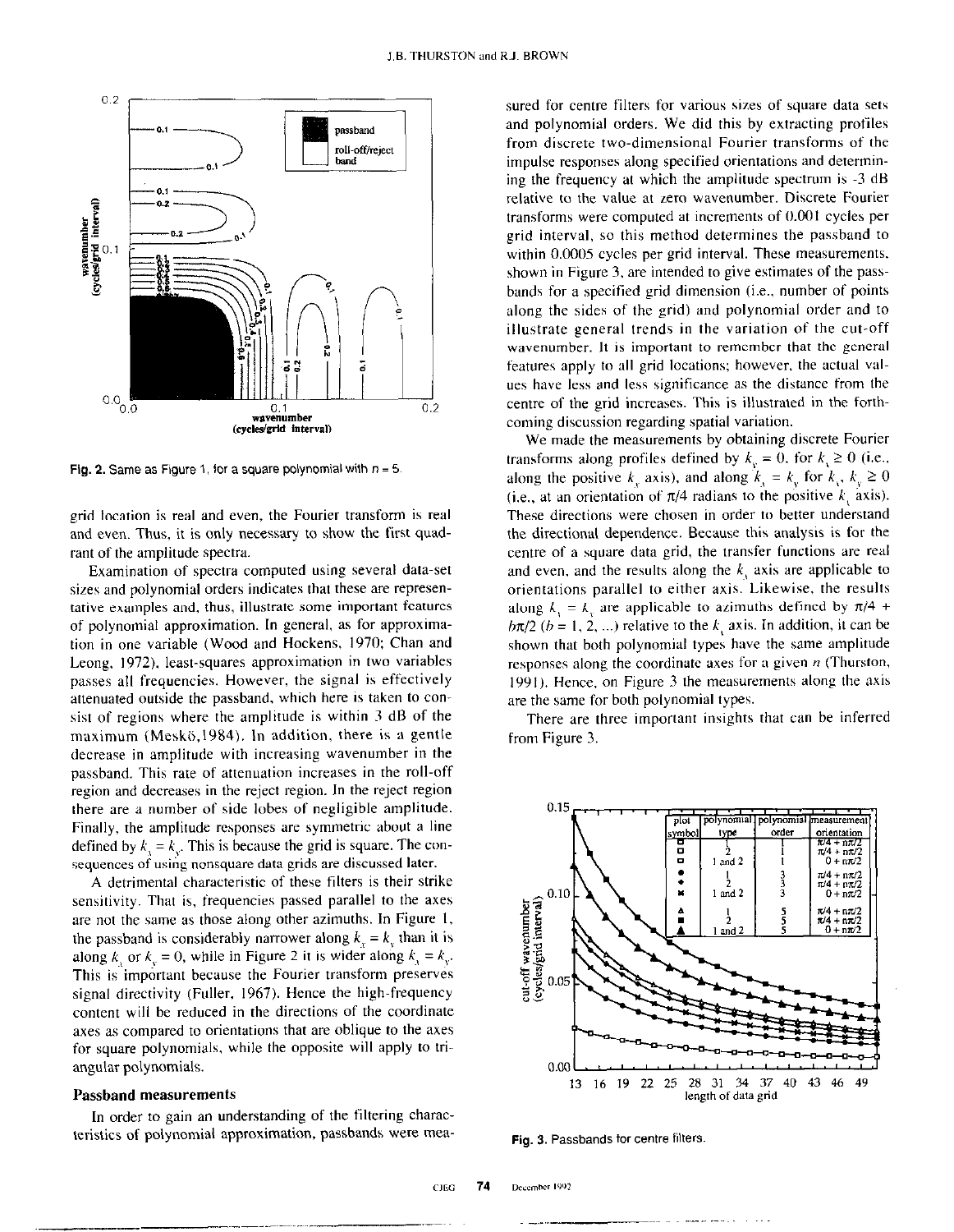- I) The passband width decreases with increasing data-set size and decreasing polynomial order. This effect is less pronounced as the data-set size increases. This places some limitations on the flexibility of polynomial approximation for filtering data grids with a large number of points. That is, variation of wavenumber content between grids computed from different polynomial orders decreases, and there are diminishing marginal returns on cut-off wavenumber reduction for further increases in grid size. Lance (1982) obtained similar results for data in one independent variable.
- 2) Based on the differences between the cut-off wavenumber parallel to, and at an angle of  $\pi/4$  to, the axes, the inconsistencies in the passband width apply for varying data-set sizes and polynomial orders. The orientation dependence decreases for lower orders and for an increasing number of data points. Also, this effect is less pronounced for square polynomials than it is for triangular polynomials. The potential for distortion of anomaly shape will be shown later.
- 3) Finally. while these results are for square data grids, some comments can be made regarding data on grids that are not square. This is possible because the amplitude response along a frequency-domain axis is affected only by the number of points along the corresponding spatial axis. Hence, while the passband measurements along  $k_1 =$  $k_{v}$  shown in Figure 3 have no meaning for grids that are not square, the measurements along the axes do. This gives an indication of the bias inherent in approximating data on a rectangular grid. That is, high-frequency content is diminished along the side of the grid with the greater number of points. This directional bias acts in conjunction with the anisotropic nature of the passhand discussed above.

### Spatial variation and phase distortion

The discussion so far has been limited to transfer functions for convolution operators for centre filters. This is a restricted case, as it applies only to the central grid point of a rectangular data array containing an odd number of points along each side. One issue that must be addressed is that the passband width varies away from the central grid node. This variation is shown in Figures 4 and 5, which are contour plots of passband measurements at each grid node for a specified polynomial order, grid size and orientation. Figure 4 shows the variation along an azimuth of  $\pi/4$  to the k axis for a  $25x25$  grid and a triangular seventh-order polynomial. Shown in Figure 5 are the same results for a  $25x25$  grid and a square fifth-order polynomial. The pattern of variation shown in Figures 4 and 5 are consistent for various orders of triangular and square polynomials. These results show that the passband generally increases as the distance from the centre of the grid increases; however, this variation is not radially symmetric. This implies that least-squares polynomial approximation biases features depending on two factors: the radial distance of the feature from the centre of the grid and the azimuth of the feature with respect to the centre of the grid.

Potential-field separation filters should be phase invariant (Syberg, 1972; Jacobsen, 1987). Hence, a second concern is that polynomial approximation may cause alteration of the phase. We have empirically determined that, unlike spatial variation in the passband, the phase shift corresponding to each grid node is only a function of the radial distance from the centre of the grid. Figure 6 shows phase responses at



Fig. 4. Space-domain contour plot of passband variation along an azimuth of  $\pi/4$  of least-squares polynomial approximation for a grid size of 25x25 and a triangular polynomial with  $n = 7$ . The spatial indices i (corresponding to  $x$ ) and j (corresponding to  $y$ ) correspond to those in equation (13). The dashed concentric circles are radii of 2. 4 and 8 grid units and show the locations of the grid nodes that correspond to the phase responses in Figure 6.



Fig. 5. Same as Figure 4, for a square polynomial with  $n = 5$ .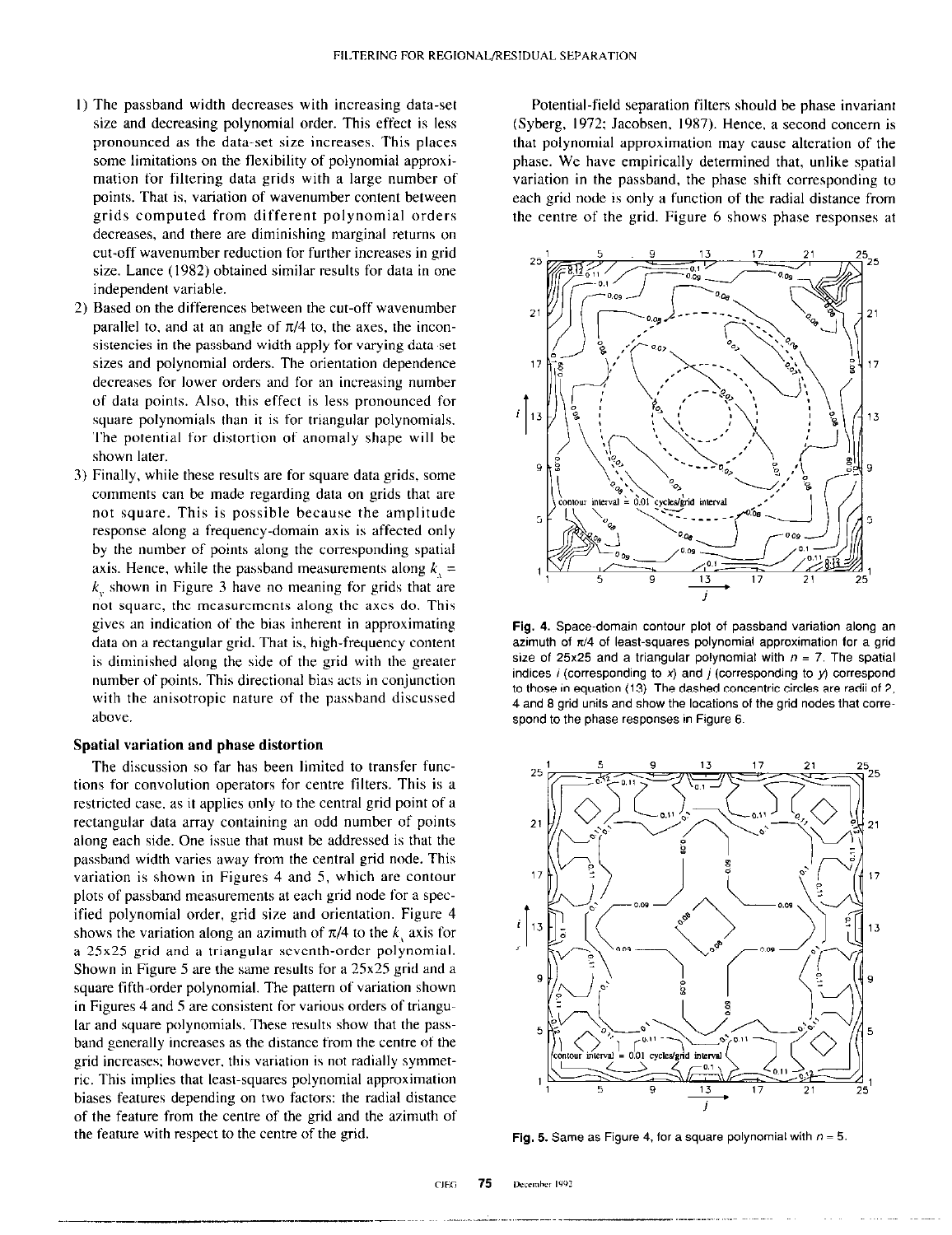three radial distances for a triangular seventh-order polynomial and a 25x25 grid. The characteristics of these phase responses are typical of phase responses for polynomial approximation using both forms for the approximating polynomial and various orders and grid sizes. This demonstrates that polynomial approximation induces phase distortion that increases with the radial distance from the centre. Over most of the data grid the largest phase shifts occur at wavenumhers greater than the cut-off wavenumber and, within the passhand, phase shifts are almost linear. This will tend to cause a bulk shift of an anomaly. On the periphery of the data grid, where the cut-off wavenumbers are greatest, phase alterations are larger and do not vary linearly within the passhand.

Zurflueh (1967) noted the unreliability of polynomial approximation in the vicinity of the edges of the data. Our results indicate that these edge effects arc due to the large passhand variation, shown in Figures 4 and S. and by the considerable phase distortion.

#### **RESULTS**

The results of polynomial approximation may be evaluated in light of knowledge of the filtering characteristics. The algorithm implemented for least-squares approximation is based on computing polynomial coefficients in terms of orthogonal functions specified by equation (I I ). The regional field is then calculated by using these coefficients in equation (IO). This has been performed on three data sets: two synthetic examples and Bouguer gravity data from north-central Alberta.

# Synthetic data

Two synthetic examples are presented in order to illustrate some of the properties of polynomial approximation determined in the wavenumber-domain analysis. The first data set consists of sets of unit-amplitude trends located at



Fig. 6. Phase responses of a triangular polynomial with  $n = 7$  computed along  $k_x = k_y$ .

various positions and oriented at  $45^\circ$  to the grid. Polynomial approximation of these data demonstrates the differences in the passhand of the two types of polynomials, the effects of spatial variation in the passhand and the effects of phase distortion. Shown in Figures 7 and 8 are the results of approximation with a triangular seventh-order polynomial and a square fifth-order polynomial. Near-linear phase distortion gives rise to the misalignment of the unit-amplitude trends and the peaks from polynomial approximation. In addition, the magnitude and the high-frequency component of the trends are greater in Figure 8 than in Figure 7. This is because of the larger passhand width for square polynomials. Further, there is a discrepancy in the frequency content of trends on the same map. This is a result of spatial variation in the passhand. Comparing Figure 4 with Figure 7 and Figure 5 with Figure 8 indicates that there is a correspondence between regions containing higher frequencies and regions of wider passhand.

The second synthetic data example uses the rectangular parallelepiped. The purpose of this is to demonstrate the potential for shape distortion as a result of anisotropy in the passband. Shown in Figure 9 is the gravity anomaly for a IS $km \times 15$ -km rectangular parallelepiped buried 15 km below the surface, with a thickness of 5 km. Because this example is intended to highlight the effects of passhand anisotropy. the source body is located at the centre of the grid in order to minimize the effects of phase distortion and spatial variation. Figures 10 and 11 show the results of approximating this anomaly with a triangular seventh-order polynomial and a square fifth-order polynomial. The square shape in Figure I I is a result of biasing signal oblique to the axes, whereas the



Fig. 7. Space-domain plot of approximation of unit amplitudes with a triangular polynomial with  $n = 7$ . The spatial indices *i* (corresponding to x) and  $j$  (corresponding to y) correspond to those in equation (13). The bold lines show the unit-amplitude features.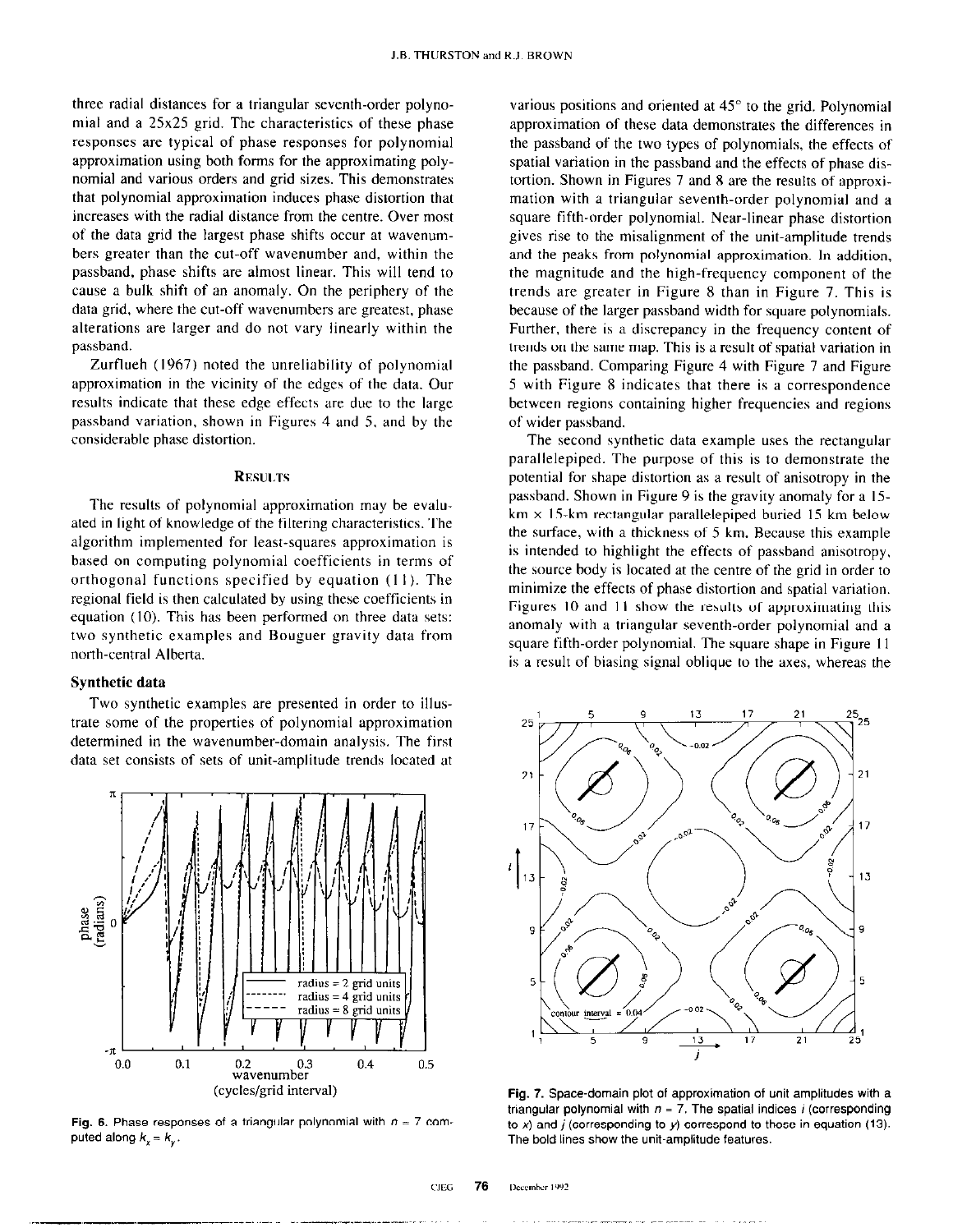rotated square shape in Figure IO is a result of muting such signal. Neither polynomial type reliably preserves the shape of the input data; however, the results in Figure 11 more closely resemble the input than do the results in Figure IO, where the anomaly appears to be rotated.

## Real data

Filtering of a Bouguer gravity data set from north-central Alberta has been performed by polynomial approximation.



Fig. 8. Same as Figure 7 using a square polynomial with  $n = 5$ .



Fig. 9. Gravity anomaly of a rectangular parallelepiped. The spatial indices  $i$  (corresponding to  $x$ ) and  $j$  (corresponding to  $y$ ) correspond to those in equation (13). The source body is outlined by the bold square.

The data are a subset of the Bouguer gravity anomaly map of Canada (Goodacre et al., 1987). The grid was extracted in digital form and comprises 75x75 points with a 5.km grid interval. These data are shown in Figure 12. The most prominent feature on this map is an approximately 170-km  $\times$  60km feature trending north-south (in the northern portion) and southwest-northeast (in the southern portion), with a minimum relative value of -9X mGal. It has been named the Trout Mountain Low (Walcott and Boyd, 1971). Burwash and



Fig. 10. Triangular polynomial with  $n = 7$  computed by least-squares approximation to the anomaly in Figure 9. The spatial indices i (corresponding to x) and  $j$  (corresponding to  $y$ ) correspond to those in equation (13).



Fig. 11. Same as Figure 10, using a square polynomial with  $n = 5$ .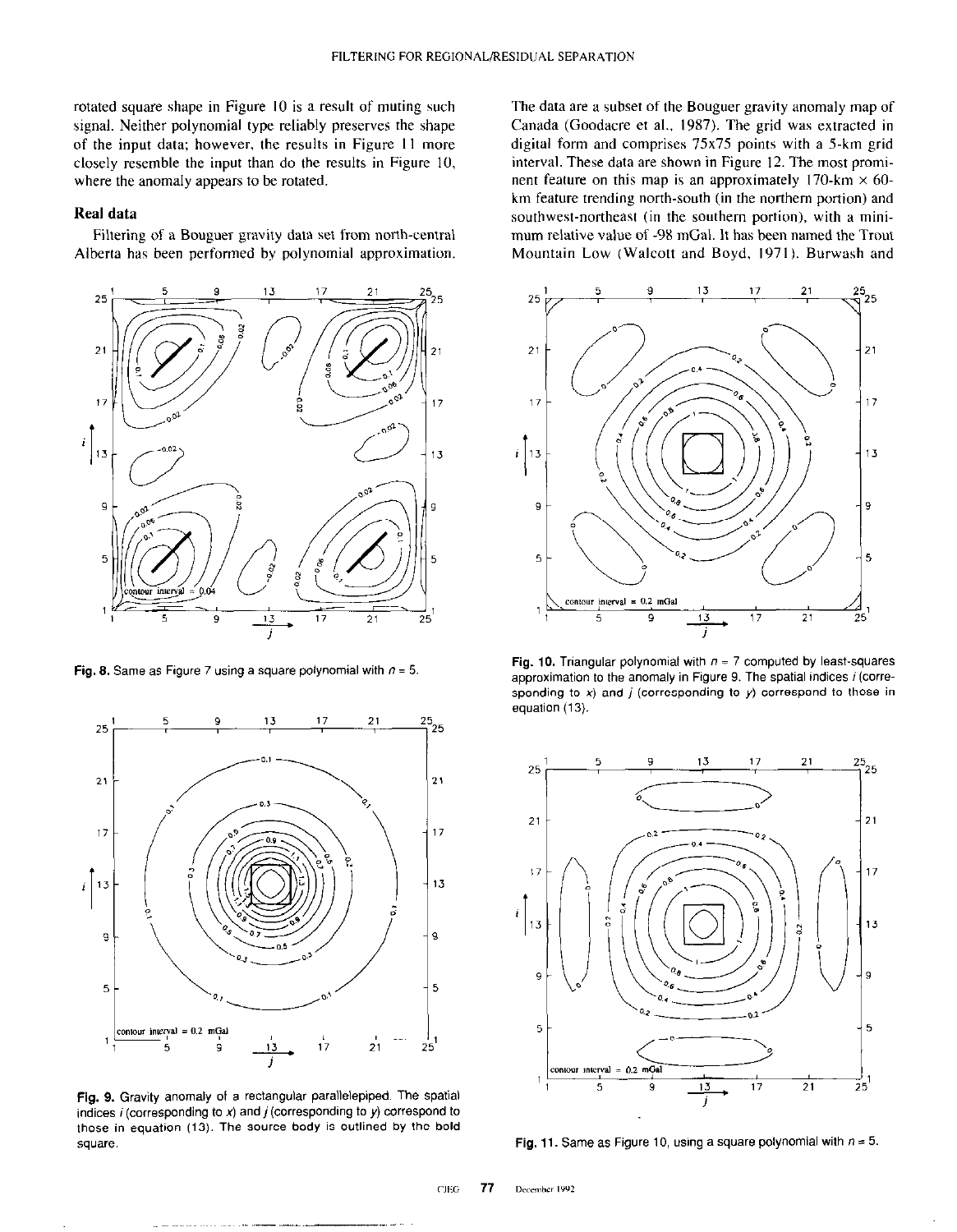Power (1990) attribute this feature to a granitic pluton, 25 km thick, emplaced in a granulite-facies country rock. This residual low is embedded in a long-wavelength component that generally decreases to the southwest.

The long-wavelength component of the Bouguer anomaly field in this region of Alberta has been examined in a number of studies and several models have been proposed to explain its origins. Sprenke and Kanasewich (1982) imaged a relative decrease to the southwest on a middle-wavelength (500. 1000.km bandpass-filtered) Airy anomaly map and attributed it to either a topographic high on the Moho or anomalously high mantle densities. Stephenson et al. (1989) resolved a gradient with a relative decrease to the southwest on a 400.700.km bandpass-filtered Airy anomaly map. This trend was thought to be due to crustal thickening beneath the Rocky Mountains. Burwash and Power (1990) ascribe the regional field in the vicinity of the Trout Mountain Low to both crustal thickening and to effects of the Peace River Arch.

For this study, a suite of low-pass filtered Bouguer anomaly maps with cut-off wavelengths ranging between I25 km and 1000 km were generated in order to separate the Trout Mountain Low from the regional field. It was found that a  $250$ -km long-wavelength map, shown in Figure 13, removes the signature of the Trout Mountain pluton, while depicting a relative local low, near the centre of the map. superimposed on a longer-wavelength field that decreases to the southwest. This regional field can, to a certain extent, be reproduced by polynomial approximation. This illustrates the efficacy of polynomial approximation for performing a regional/residual separation. Several regional fields were computed by polynomial approximation and the results of wavelength filtering (Figure 13) were best reproduced by



Fig. 12. Bouguer anomaly data from north~central Alberta. TML denotes the Trout Mountain Low discussed in the text.

using  $n = 3$  in equations (1) and (2). This is not surprising, as the passband measurements indicate that for a 75x75 grid with a 5.km grid interval, least-squares approximation passes wavelengths between approximately 200 and 300 km. depending upon polynomial type, orientation and grid location. The results of polynomial approximation are shown in Figures I4 and 15.

With the exception of the data near the edges of the grid, where the passbands are considerably greater, the data shown in Figures I4 and IS generally resemble those shown in Figure 13. However, there are some important differences. For instance, the results using the triangular polynomial, shown in Figure 14, do not properly resolve the relative high near the centre of the map. This is because. as shown in Figure 13, this feature trends predominantly northeast, oblique to the grid. Because triangular polynomials degrade high-frequency features that are not parallel to the axes, this high, which comprises relatively short wavelengths, is poorly represented on Figure 14. On the other hand, square polynomials have a larger passband parallel to this regional trend. As a result. the long-wavelength component is reasonably well-reproduced on Figure 15. However, there is some discrepancy between the trends of the regional fields shown on Figures I3 and IS. This may be because the relative high on the low-pass filtered data shown in Figure 13 does not trend exactly parallel to the direction of maximum passband of the data on Figure 15. This could result in the apparent rotation of the regional field on Figure 15.

It may be argued that the regional field in Figure IS [equation  $(2)$ ] is superior to that of Figure 14 [equation  $(1)$ ] because more degrees of freedom are included in its approximating polynomial. However, it can be shown that it is not possible to correctly compute a regional field, using triangular



Fig. 13. The data shown in Figure 12 after low-pass filtering to eliminate wavelengths shorter than 250 km.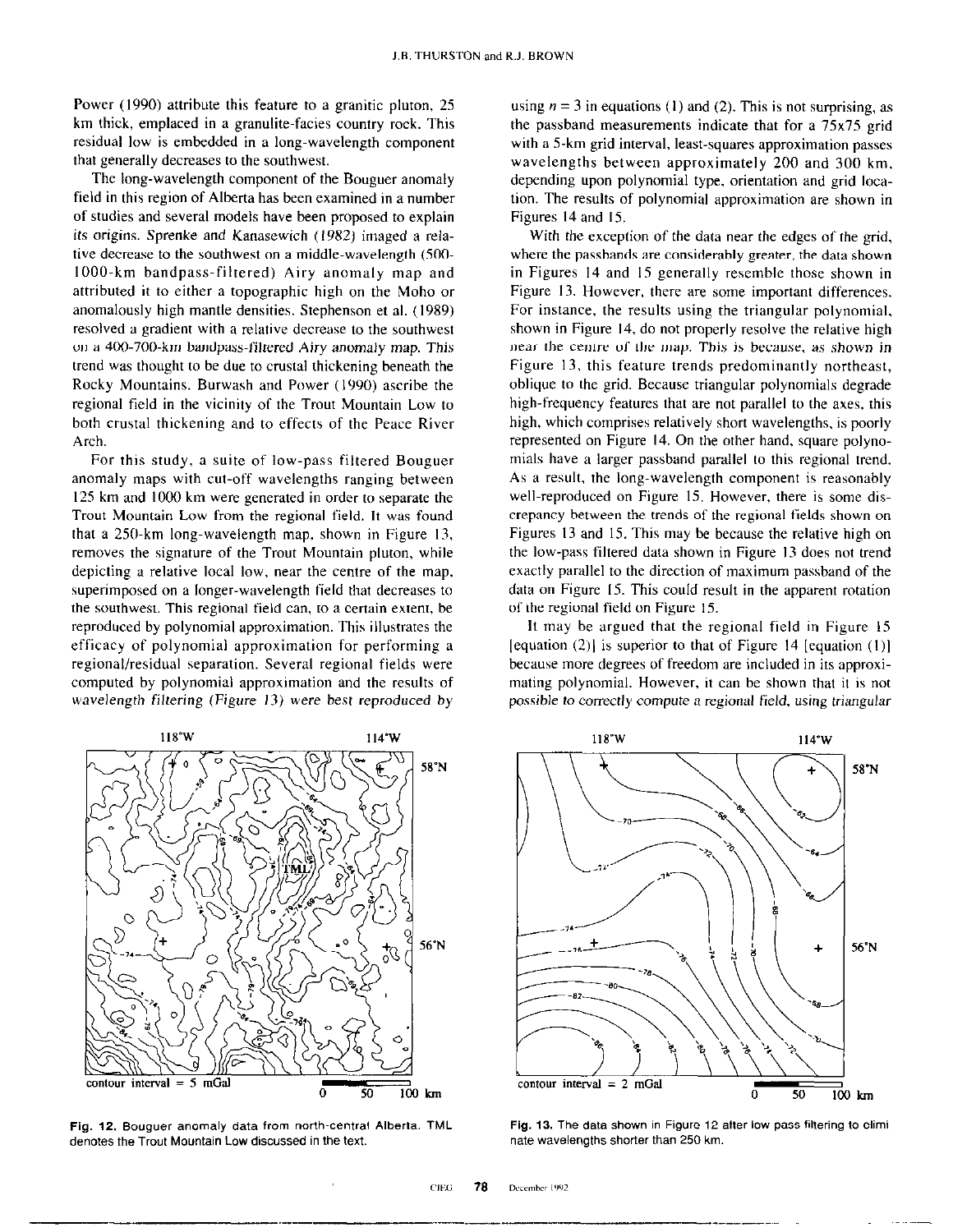polynomials, that correctly depicts the long-wavelength northeast-southwest trend even if more terms are included in the approximating function. This is demonstrated by Figure 16 which shows the results of using a fourth-order triangular polynomial. Increasing the polynomial order increases the passband along the axes resulting in the inclusion of the lowfrequency component of the north-south trending Trout Mountain Anomaly in the regional field.



Fig. 14. Triangular polynomial with  $n = 3$  computed by least-squares approximation to the data shown in Figure 12.



approximation to the data shown in Figure 12.

# SUMMARY AND C0NCLUS10NS

Determining the regional component of potential-field data usually entails suppression of high frequencies and enhancement of low frequencies. One method for doing this is least-squares polynomial approximation. We have investigated the filtering characteristics of two forms for the approximating function for least-squares approximation for data in two independent variables. To do this we formulated this operation in terms of convolution and subsequently computed Fourier transforms of the impulse responses.

This study reveals several properties that should be considered when evaluating results of this technique. These are:

- I) Anisotropy in the passband. That is, the passband width varies depending upon anomaly orientation. For triangular polynomials passbands are narrower for signal oblique to the axes, whereas for square polynomials passbands are wider. The amount of anisotropy can be reduced by using more grid points and lower-order polynomials. Also, square polynomials are less anisotropic and thus may he preferable. Real and synthetic data tests suggests the anisotropy may lead to incorrect orientation of the regional field.
- 2) High-pass wavenumbers decrease with increasing grid size and decreasing polynomial order. The variation in pessband width decreases as the size of the data array increases, limiting the flexibility of polynomial approximation for large data grids.
- 3) Directional bias occurs when there are unequal numbers of data points along the two sides of the grid.
- 4) The impulse response, and as a consequence the passband, is spatially variant.



Fig. 15. Square polynomial with  $n = 3$  computed by least-squares Fig. 16. Triangular polynomial with  $n = 4$  computed by least-squares approximation to the data shown in Figure 12.